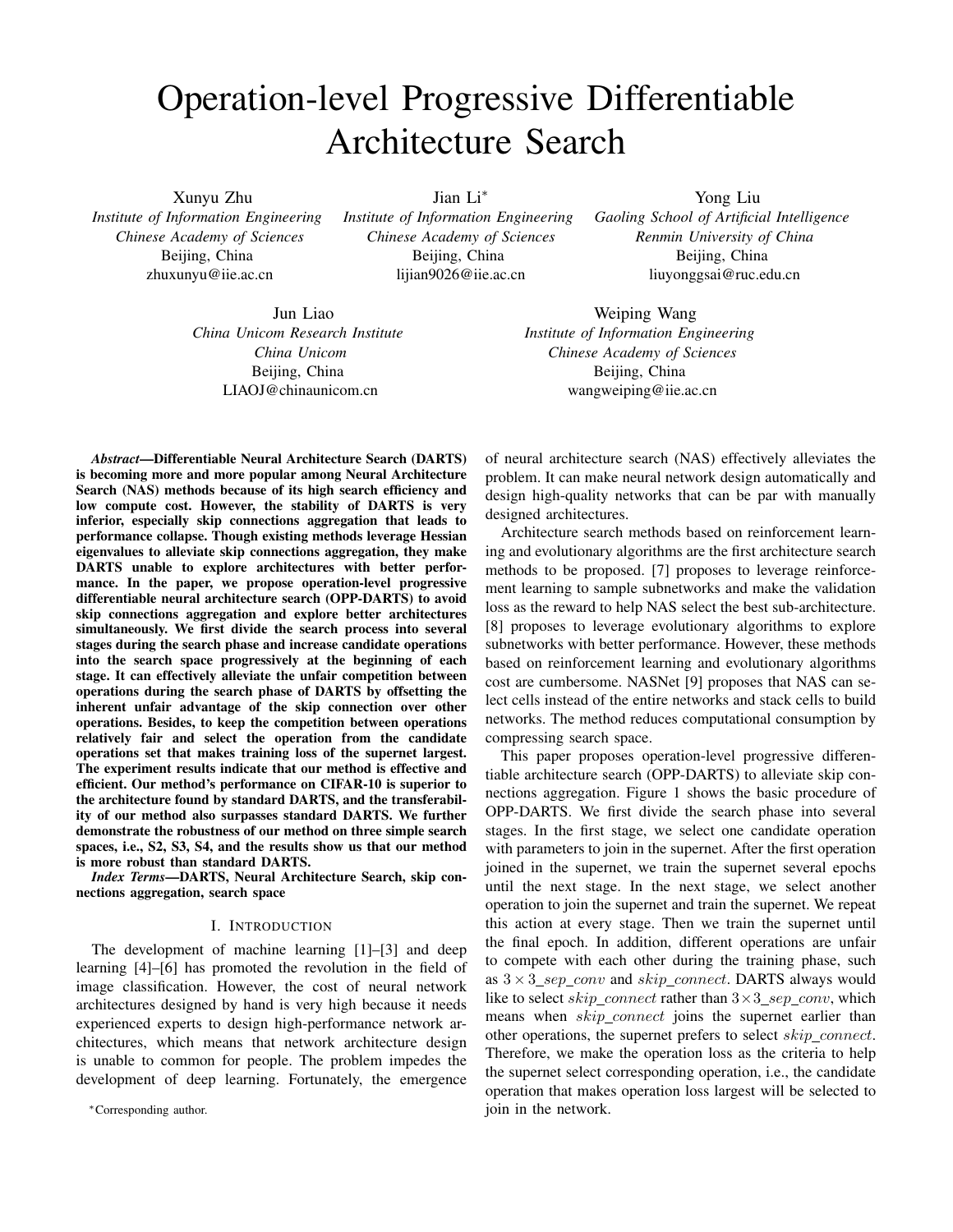

Fig. 1: The bottom figure is an overview of OPP-DARTS and the above figure shows the search process of standard DARTS.

OPP-DARTS has demonstrated its effectiveness and efficiency in Experiments (Section IV). We firstly search architecture on CIFAR-10 by using similar training settings with DARTS. Then, we evaluate the searched architecture on CIFAR-10 and ImageNet, and the training settings are also the same with DARTS. When evaluating it on CIFAR-10, the test error of the searched architecture is 2.63% with 3.8M parameters, and the performance is much better than standard DARTS. To verify the transferability of OPP-DARTS, we transfer the searched architecture to train on ImageNet, and the performance achieved on ImageNet shows that our method outperforms standard DARTS. At last, we further demonstrate the robustness of our method. We ran our method on three simple search spaces, i.e., **S2**, **S3**, **S4**, and the final results indicate that the robustness of our method is also better than standard DARTS.

#### II. RELATED WORK

DARTS is a great innovation that relaxes neural architecture search into a continuous problem, i.e., makes NAS differentiable. Furthermore, this dramatically reduces computation cost and can search architecture with good performance in a single GPU day. However, DARTS has an unavoidable problem, and the problem prevents DARTS from being applied. The problem is skip connections aggregation, i.e., the architectures searched by DARTS are filled with excessive skip connections, and this phenomenon makes DARTS performance collapse. Some previous works have dealt with the problem. [11] proposes Hessian eigenvalues as a signal to monitor skip connections aggregation. SDARTS [12] regularizes Hessian eigenvalues by increasing perturbations to alleviate skip connections aggregation. P-DARTS [13] draws up rules manually to alleviate skip connections aggregation. Existing methods regard Hessian eigenvalues or the number of skip connections as the signal to guide to alleviate skip connections aggregation. These methods make some rules by hand or regularize Hessian eigenvalues to keep the stability of DARTS. However, these methods seek quick success and instant benefits because they make DARTS unable to explore architectures with better performance. DARTS- [14] adds an

auxiliary skip connection to alleviate skip connections aggregation. The method is simple, whereas memory consumption will increase because of the extra skip connection.

# III. METHOD

# *A. Preliminary of DARTS*

Cell-based NAS methods [9], [15], [16] have been proposed to learn cells instead of architectures to reduce computation overhead in the process of architecture search. The networks consist of many same cell structures. A cell is similar to a directed acyclic graph (DAG), and it contains  $N$  nodes, i.e., two input nodes, some intermediate nodes, and a single output node. Each node is a latent representation symbolized as  $x^{(i)}$ , and each directed edge denoted as  $(i, j)$  represents an information flow that an operation  $o^{(i,j)}$  in the directed edge  $(i, j)$  transfers information from node  $x^{(i)}$  to node  $x^{(j)}$ . Differentiable Architecture Search (DARTS) [17] relaxes the selection problem of operations as a continuous optimization problem. There is a candidate operations space  $\mathcal{O}$ , where  $o \in \mathcal{O}$  represents a candidate operation, e.g.,  $skip\_connect$ ,  $3 \times 3\_sep\_conv$ , and so on. In DARTS [17], each edge consists of a set of operations from  $O$ , and these operations are weighted by architecture parameters  $\alpha^{i,j}$ , and it can be formulated as:

$$
\bar{o}^{(i,j)}(x) = \sum_{o \in \mathcal{O}} \frac{\exp\left(\alpha_o^{(i,j)}\right)}{\sum_{o' \in \mathcal{O}} \exp\left(\alpha_{o'}^{(i,j)}\right)} o(x),\tag{1}
$$

where  $0 \le i < j \le N - 1$ . The input nodes of the cell take the output from the previous two cells as input, and the output node contacts all intermediate nodes as the output of the cell. Each intermediate node is be obtained by its predecessors, i.e.  $x^{(j)} = \sum_{i < j} o^{(i,j)}(x^{(i)})$ . Finally, the architecture search of DARTS becomes a bi-level optimization problem:

$$
\min_{\alpha} \quad \mathcal{L}_{val} (w^*(\alpha), \alpha)
$$
  
s.t. 
$$
w^*(\alpha) = \operatorname{argmin}_{w} \mathcal{L}_{\text{train}} (w, \alpha),
$$

where  $\mathcal{L}_{val}$  and  $\mathcal{L}_{train}$  are validation and training loss, w is the network weights, and  $\alpha$  is the architecture weights. According to DARTS [17], the bi-level optimization problem is solved by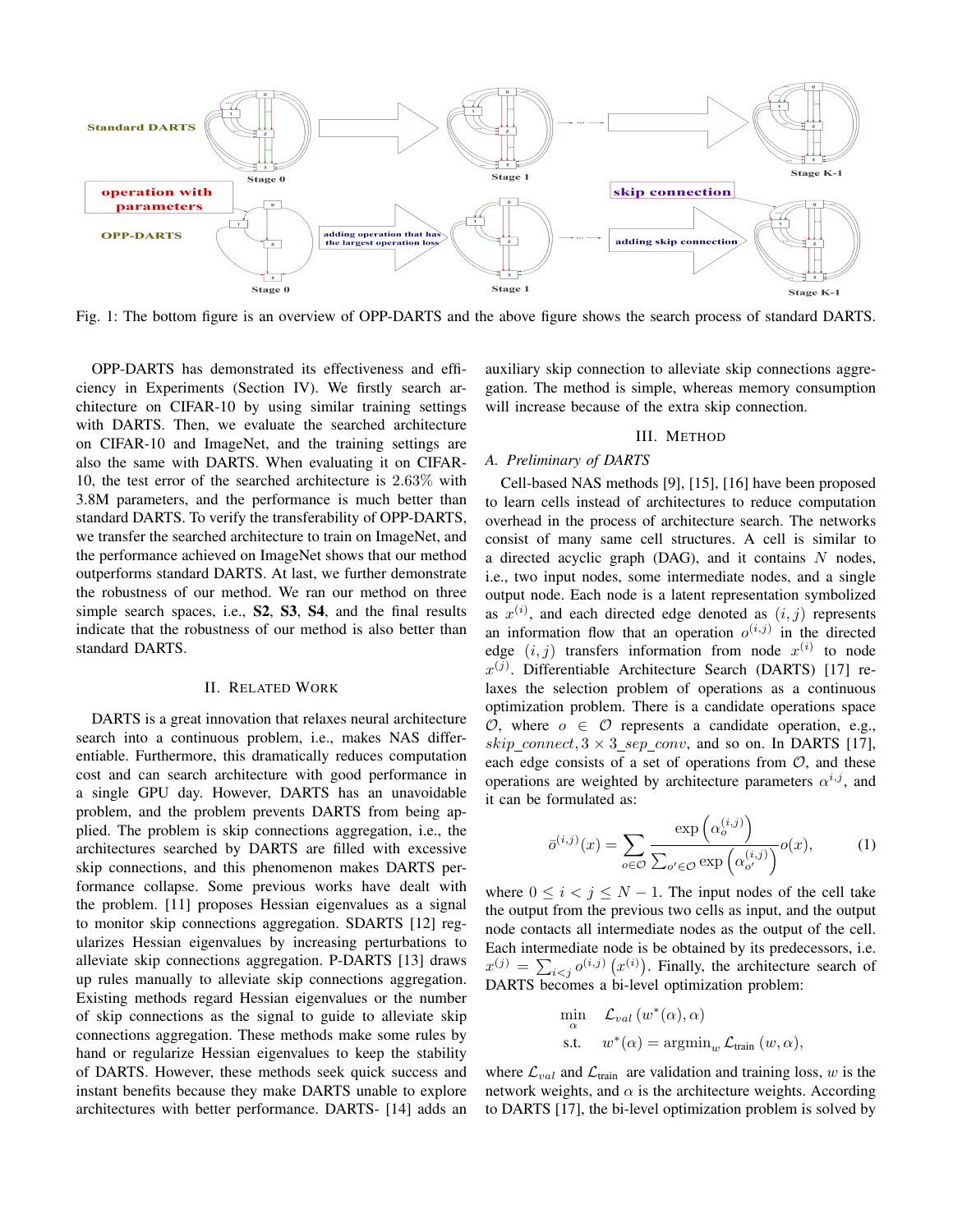a first/second-order approximation. When the search process is nearly finished, an optimal substructure is obtained based on the architecture weights  $\alpha$ , i.e.,  $o^{(i,j)} = \text{argmax}_{o \in \mathcal{O}} \alpha_o^{(i,j)}$ .

# *B. Increasing Operations Progressively*

To eliminate unfairness between operations, we propose operation-level progressive differentiable architecture search, briefly called "OPP-DARTS". In other words, we increase operations progressively to expand the search space during the search phase of DARTS, as illustrated in Figure 1, and the OPP-DARTS is detailed in Alg. 1. Firstly, the search phase of DARTS is divided into several stages denoted as  $stage 1...K$ , each stage consists of  $T$  epochs, and one operation will be increased into the search space of DARTS every stage.

Then, we will begin increasing operations to enlarge search space. Because the supernet must own an operation with parameters to make itself trainable, we must select an operation with parameters at *stage* 0. We first define candidate operations with parameters set as  $\mathcal{O}_{pm}$ . Furthermore, we select an operation  $o$  from candidate operations set  $\mathcal{O}_{pm}$ . Then, we increase it into the supernet and begin to train the supernet until the next stage.

Afterwards, we will define the candidate operations set as  $\mathcal{O}$ , and the candidate operations set  $\mathcal O$  includes all candidate operations except the operation selected in *stage* 0 and skip\_connect. At the beginning of each stage, we select an operation from candidate operations set  $O$ , and increase it into the supernet to train, i.e.,

$$
\min_{\alpha} \quad \mathcal{L}_{val} \left( o, \Omega, w^*, \alpha \right) \tag{2}
$$

$$
\text{s.t.} \quad w^* = \operatorname{argmin}_{w} \mathcal{L}_{\text{train}}\left(o, \Omega, w, \alpha\right) \tag{3}
$$

$$
o \in \mathcal{O},\tag{4}
$$

where *o* is the operation selected at the stage and  $\Omega$  is the search space of the supernet. In this way, these operations increased into the supernet early have the advantage compared to those increased into the supernet lately because these operations that are increased into the supernet early can learn more valuable knowledge than those operations. We can alleviate the unfair natural advantages between operations to make operations compete fairly. When we pick operations at random from the candidate operations set  $\mathcal{O}$ , it may cause a negative effect if we select operations with natural advantages compared with the others to increase it into the supernet earlier than other operations. Thus, we need to design a criterion to guide us to select operations, and Section III-C shows a criterion to alleviate the problem.

In stage  $K - 1$ , we increase skip\_connect into the supernet because skip connection has the most significant natural advantages than other operations. By increasing it into the supernet, at last, we can make other operations offset the natural advantages of skip connection to make operations compete fairly.

## *C. Operation Loss*

By increasing operations progressively, we can make operations compete fairly during the search phase. However, the problem still needs to be solved, i.e., when we select operations from the candidate operations set  $\mathcal O$  at each stage, we need to decide to select which operation to increase in the supernet. The problem is very critical because if we select operations with natural advantages compared with the others to increase it into the supernet earlier than other operations, it will negatively impact it. Thus, we need to design an applicable criterion to guide us to make operation selection.

[21] indicates that edges share the same optimal feature map in a cell, and it means the edge feature graphs will be closer and closer as the network converges. The feature map of an edge can be represented as Eq. 1. At initialization, if the feature map on an operation is close to the optimal feature map, the architecture parameter  $\alpha$  of the operation will become larger at the beginning of the architecture search. It will result in unfairness in initialization. To keep operations competing fairly, we select the operation which can make the supernet gain the largest training loss after the operation is increased into the supernet at the beginning of each stage, called "operation loss", i.e.,

$$
o = argmax_{o \in \mathcal{O}} \mathcal{L}_{train}(o, w, \alpha), \tag{5}
$$

where  $\sigma$  is the operation that is selected at the stage. When we use "operation loss" as a criterion to guide us to select an operation at the beginning of each stage, we can make feature maps of operations relatively close to the optimal feature map before they begin to compete with each other. We increase the operation that owns the largest "operation loss" to train at each stage so that the operation can be more closed to the optimal feature map. Thus, it can alleviate unfairness in initialization. Furthermore, the search process of DARTS can be formalized as follows:

$$
\min_{\alpha} \quad \mathcal{L}_{val} \left( o, \Omega, w^*, \alpha \right) \tag{6}
$$

$$
\text{s.t.} \quad w^* = \operatorname{argmin}_{w} \mathcal{L}_{\text{train}}\left(o, \Omega, w, \alpha\right) \tag{7}
$$

$$
o = argmax_{o \in \mathcal{O}} \mathcal{L}_{train}(o, \Omega, w, \alpha), \tag{8}
$$

where  $\Omega$  is the search space of the supernet. In addition, the feature map of operation is saved in the parameters of operation. Training loss is used to optimize network parameters, i.e., training loss has a maximum correlation with the feature map of operation, so we select training loss instead of validation loss.

We know that skip connection owns a natural advantage because it can make the network coverage faster, and it means that skip connection owns a more significant advantage than other operations, so we increased it into the supernet at the final stage to keep operations compete fairly.

## *D. Discussion*

In the paper, our method is proposed to deal with performance collapse in DARTS arising from skip connections aggregation. Our method owns two contributions mainly, i.e., operation-level increasing operations progressively and operation loss. The first contribution is a very significant innovation to alleviate skip connections aggregation. Compared with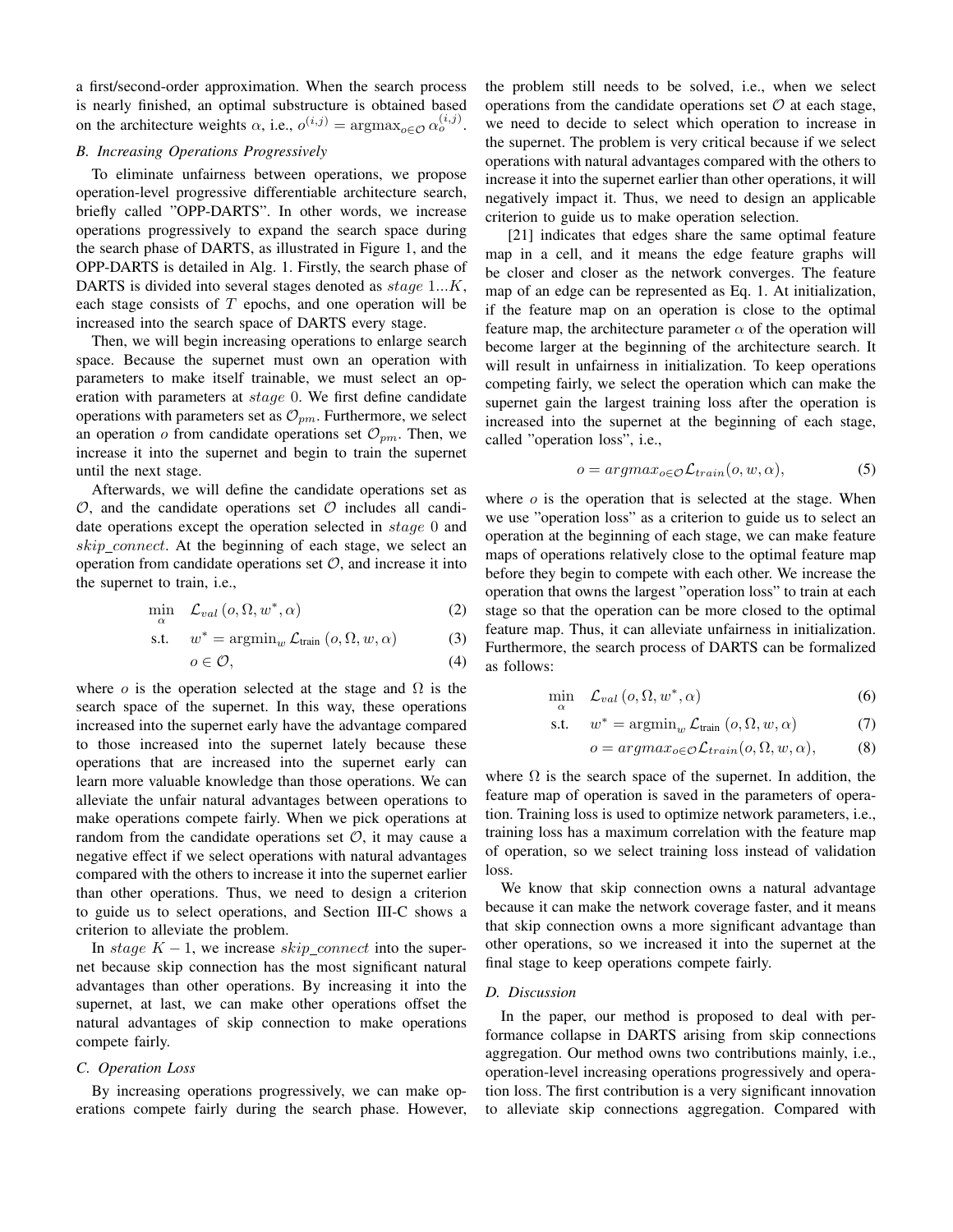Algorithm 1 Operation-level Progressive Differentiable Architecture Search (OPP-DARTS)

| <b>Require:</b> The search space of the supernet $\Omega$ , all candidate           |
|-------------------------------------------------------------------------------------|
| operations set R.                                                                   |
| Select $\vartheta \in \mathcal{O}_{pm}$ based on Eq. (5) to join in $\Omega$ ;      |
| Initialize $\mathcal{O} = \Re \setminus \{skip\_connect, \vartheta\}$               |
| for $i=1$ to E do                                                                   |
| if i % T = 0 and $i \leq T \times k$ then                                           |
| Select $o \in \mathcal{O}$ based on Eq. (5) to join in $\Omega$ ;                   |
| Remove $o$ from $O$ :                                                               |
| end if                                                                              |
| if $i == T \times (k+1)$ then                                                       |
| Select $skip\_connect$ to join in $M$ ;                                             |
| end if                                                                              |
| Update architecture parameters $\alpha$ by descending                               |
| $\bigtriangledown_{\alpha} \mathcal{L}_{val}(w, \alpha);$                           |
| Update weights w by descending $\bigtriangledown_w \mathcal{L}_{train}(w, \alpha);$ |
| end for                                                                             |
|                                                                                     |

other works to alleviate performance collapse in DARTS by indicator-based methods (e.g., R-DARTS [11], SDARTS [12]), we alleviate performance collapse by optimizing the search space of DARTS to keep operations compete with each other fairly. Thus the view of our research is very novel. The second contribution is proposed to solve the operation selection problem at the beginning of each stage. If we select operations from candidate operations set at random, operations will suffer from unfairness in initiation, making DARTS work worse. By operation loss, we can alleviate unfairness in the initiation and make DARTS work well. We obtain a good performance (a test error of 2.63%) on CIFAR-10 by combining two contributions, and the result indicates that our method makes a remarkable

improvement in accuracy on standard DARTS. At the same time, the transferability and robustness of our method are also demonstrated to be better than standard DARTS.

# IV. EXPERIMENTS

We first search normal and reduction cells on CIFAR-10 [22] in Section IV-A . Then, we stack the selected cells to build a new deeper network to evaluate its performance on CIFAR-10 in Section IV-B. Further, Section IV-C shows the transferability of OPP-DARTS by stacking cells to build an even deeper network and then evaluating it on ImageNet. Finally, we verify the robustness of our methods by searching architectures on some simple search space, i.e., S2, S3, S4 in Section IV-D.

# *A. Architecture Search on CIFAR-10*

CIFAR-10 is an images dataset that contains  $50K$  training images and  $10K$  test images. In the next moment, we will introduce our search space. Our search space consists of eight operation, i.e.,  $max\_pool\_3 \times 3, avg\_pool\_3 \times$  $3, zero, sep\_conv_3 \times 3, sep\_conv_5 \times 5, dil\_conv_3 \times$  $3, dil\_conv_5 \times 5$ , it is the same with DARTS. Our training settings are also the same with DARTS, we stack 6 normal

TABLE I: Comparison with state-of-the-art image classifiers on CIFAR-10 (lower error rate is better).

| Architecture                                | Test Err.<br>$(\%)$                | Params<br>(M)            | <b>Search Cost</b><br>(GPU-days) | Search<br>Method         |
|---------------------------------------------|------------------------------------|--------------------------|----------------------------------|--------------------------|
| DenseNet-BC [25]                            | 3.46                               | 25.6                     |                                  | manual                   |
| NASNet-A <sup>[9]</sup><br>AmoebaNet-A [16] | 2.65<br>$3.34 \pm 0.06$            | 3.3<br>3.2               | 1800<br>3150                     | RL<br>evolution          |
| AmoebaNet-B [16]<br><b>PNAS</b> [15]        | $2.55 \pm 0.05$<br>$3.41 \pm 0.09$ | 2.8<br>3.2               | 3150<br>225                      | evolution<br><b>SMBO</b> |
| <b>ENAS</b> [10]                            | 2.89                               | 4.6                      | 0.5                              | RL                       |
| DARTS $(1st order)$ [17]                    | $3.00 \pm 0.14$                    | 3.3                      | 0.4                              | gradient                 |
| DARTS $(2^{nd}$ order) [17]                 | $2.76 \pm 0.09$                    | 3.3                      | 1                                | gradient                 |
| SNAS (mild) [18]                            | 2.98                               | 2.9                      | 1.5                              | gradient                 |
| ProxylessNAS [26]                           | 2.08                               |                          | 4                                | gradient                 |
| P-DARTS [13]                                | 2.5                                | 3.4                      | 0.3                              | gradient                 |
| PC-DARTS [19]                               | $2.57 \pm 0.07$                    | 3.6                      | 0.1                              | gradient                 |
| SDARTS-RS [12]                              | $2.67 \pm 0.03$                    | 3.4                      | 0.4                              | gradient                 |
| <b>GDAS</b> [27]                            | 2.93                               | 3.4                      | 0.3                              | gradient                 |
| R-DARTS $(L2)$ [11]                         | $2.95 \pm 0.21$                    | $\overline{\phantom{a}}$ | 1.6                              | gradient                 |
| SGAS (Cri 1. avg) [28]                      | $2.66 \pm 0.24$                    | 3.7                      | 0.25                             | gradient                 |
| DARTS-PT [21]                               | $2.61 \pm 0.08$                    | 3.0                      | 0.8                              | gradient                 |
| <b>OPP-DARTS</b>                            | $2.63 \pm 0.27$ <sup>1</sup>       | 3.8                      | $0.4^{2}$                        | gradient                 |

<sup>1</sup> We ran OPP-DARTS 5 times with different search seeds to search cells, and evaluated the best cells 10 times with different evaluation seeds to get average test error and variance of test error.

<sup>2</sup> Recorded on a single GTX 2080Ti.

cells and 2 reduction cells to build a network, and the reduction cells are inserted in a network of 1/3 and 2/3, respectively. A cell includes 7 nodes with 4 intermediate nodes, every node represents a feature map, and the number of edges in a cell is 14. The input of two input nodes in a cell is the output of two previous cells, and the output node of a cell is the concatenation of all intermediate nodes.

We perform an architecture search for 50 epochs with a batch size of 64, and the architecture search is divided into 8 stages. Each stage includes 2 epochs. We increase one candidate operation in the search space at the beginning of each stage and train the supernet until the next stage. After the final stage, we train the supernet until the final epoch. During the training, we leverage SGD [23] as an optimizer to optimize model weights  $W$ , and its initial learning rate is  $3 \times 10^{-4}$ , momentum is (0.5, 0.999), weight decay is 10<sup>-3</sup>. At the same time, we leverage Adam [24] to optimize architecture weights, and its initial learning rate is  $3 \times 10^{-4}$ , momentum is  $(0.5, 0.999)$ , weight decay is  $10^{-3}$ . The search phase spends 0.4 GPU day on a single NVIDIA GTX 2080Ti. We ran 5 times independent search experiments with 5 different seeds, and the best cells were found are illustrated in Figure 2.

# *B. Architecture Evaluation on CIFAR-10*

The cells found by OPP-DARTS have shown in Figure 2, and then we will stack these cells to evaluate their performance on CIFAR-10. We build a large network with 20 cells and 36 initial channels. After building the network, we train the stacked network until 600 epochs with a batch size of 96. Furthermore, other training settings are the same with DARTS, such as cutout with length 16, auxiliary towers with weight 0.4, and path dropout with a probability of 0.3.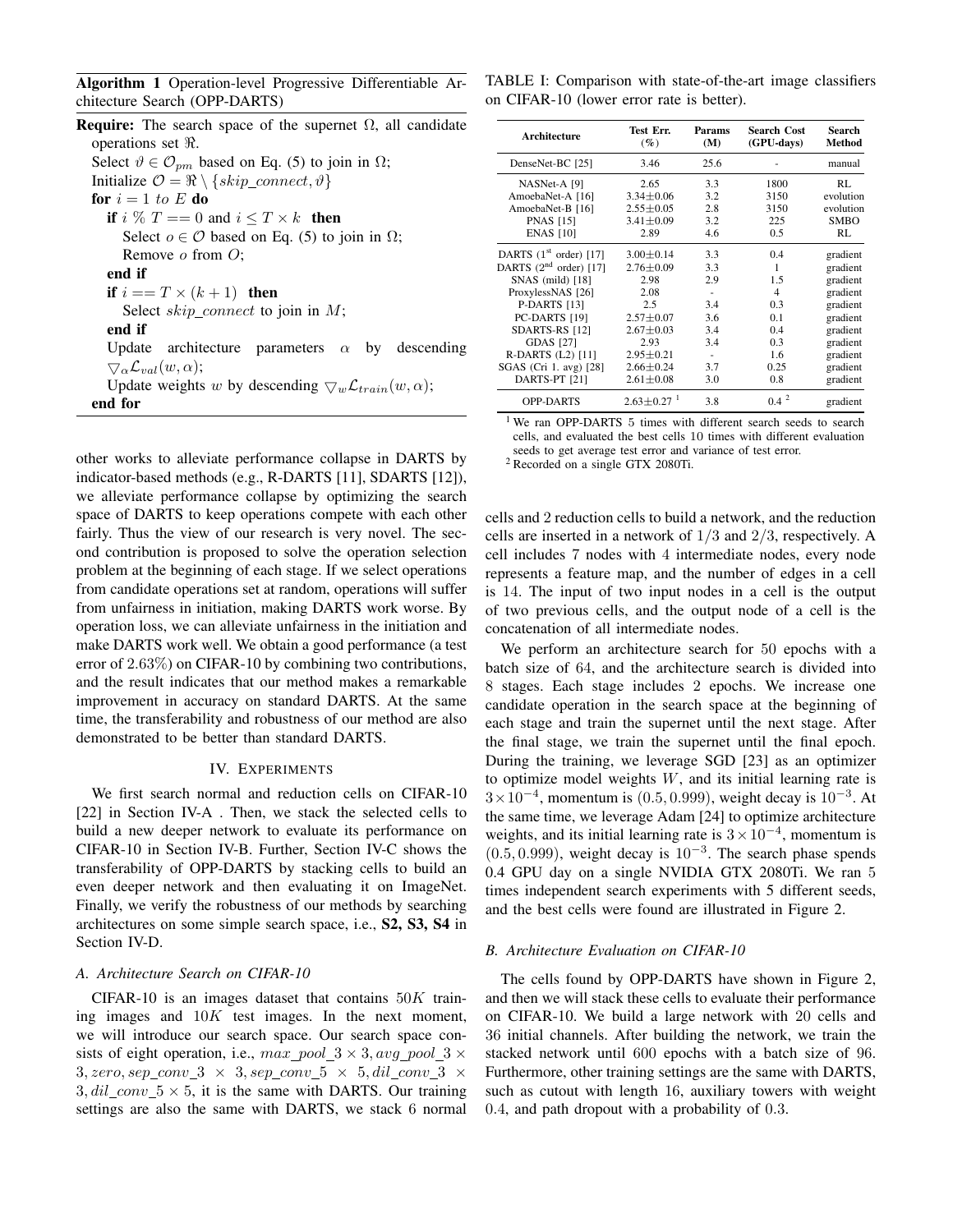

Fig. 2: Best cells are found by OPP-DARTS on CIFAR-10 (a). Normal cell is found by OPP-DARTS. (b). Reduction cell is found by OPP-DARTS.

We compare our result on CIFAR-10 with other methods in Table I, such as Darts- [14], SGAS [28]. Table I shows that our method (OPP-DARTS) improves standard DARTS' test error from 3.00% to 2.63%, with identical search cost (0.4 GPU days) on a single NVIDIA GTX 2080Ti. Our method surpasses them a lot compared to other indicatorbased variants, such as SDARTS-RS and R-DARTS (L2). The result further demonstrates that the indicator-based method can alleviate skip connections aggregation but prevent DARTS from exploring better architectures.

#### *C. Architecture Evaluation on ImageNet*

To verify the transferability of our method, we evaluate architecture on ImageNet by using the best cells searched on CIFAR-10. ILSVRC 2012 [29] is a famous ImageNet dataset, and we leverage it to test our architecture searched on CIFAR-10.

The network configuration is also the same as DARTS, i.e., the network used to evaluate is stacked by 14 cells, and the number of its initial channels is 48. The stacked network is trained from scratch for 250 epochs, and its batch size is 256 during the training phase of the network. An SGD optimizer optimizes the network's parameters; the optimizer's initial learning rate is 0.2, weight decay is  $3 \times 10^{-5}$ , momentum is 0.9.

Table II shows our evaluation result, and we compare our result with SOTA manual architectures and models obtained through other search methods. The architecture found by OPP-DARTS on CIFAR-10 is superior to the architecture found by standard DARTS in the image classification task, and it means that the transferability of our method is better than standard DARTS.

## *D. Robustness of OPP-DARTS*

Because of skip connections aggregation, DARTS will face a performance crash when DARTS searches architectures on three simple search space  $[11]$ , i.e., **S2**, **S3**, **S4**. **S2** is consist of two operations per edge:  $(\text{skip\_connect}, 3 \times 3 \text{\_sep\_conv}).$ S3 is consist of three operations per edge:  $(\text{skip\_connect}, 3 \times$  $3\_sep\_conv, zero$ ). S4 is consist of two operations per edge: (noise,  $3 \times 3$  sep conv). [11] discovers that when DARTS is used to search architectures on S2, S3, it finds suboptimal architectures, and the performance of architectures is inferior. Even though on S4, DARTS selects excessive harmful noise operations.

TABLE II: Comparison with state-of-the-art classifiers on ImageNet.

| <b>Architecture</b>         | Test $Err(%)$ |         | Params   | $\times +$ | <b>Search Cost</b> | Search<br>Method |
|-----------------------------|---------------|---------|----------|------------|--------------------|------------------|
|                             | $top-1$       | $top-5$ | (M)      | (M)        | (GPU-days)         |                  |
| Inception- $v1$ [30]        | 30.2          | 10.1    | 6.6      | 1448       |                    | manual           |
| MobileNet [31]              | 29.4          | 10.5    | 4.2      | 569        |                    | manual           |
| ShuffleNet $2x(y1)$ [32]    | 26.4          | 10.2    | $\sim$ 5 | 524        |                    | manual           |
| ShuffleNet $2x(y2)$ [33]    | 25.1          |         | $\sim$ 5 | 591        |                    | manual           |
| NASNet-A [9]                | 26            | 8.4     | 5.3      | 564        | 1800               | RL               |
| NASNet-B <sub>[9]</sub>     | 27.2          | 8.7     | 5.3      | 488        | 1800               | RL               |
| NASNet-C [9]                | 27.5          | 9       | 4.9      | 558        | 1800               | RL               |
| AmoebaNet-A [16]            | 25.5          | 8       | 5.1      | 555        | 3150               | evolution        |
| AmoebaNet-B [16]            | 26            | 8.5     | 5.3      | 555        | 3150               | evolution        |
| AmoebaNet-C [16]            | 24.3          | 7.6     | 6.4      | 570        | 3150               | evolution        |
| FairNAS-A [34]              | 24.7          | 7.6     | 4.6      | 388        | 12.                | evolution        |
| <b>PNAS</b> [15]            | 25.8          | 8.1     | 5.1      | 588        | 225                | <b>SMBO</b>      |
| MnasNet-92 [35]             | 25.2          | 8       | 4.4      | 388        |                    | RL               |
| DARTS $(2^{nd}$ order) [17] | 26.7          | 8.7     | 4.7      | 574        | 4.0                | gradient         |
| $SNAS$ (mild) $[18]$        | 27.3          | 9.2     | 4.3      | 522        | 1.5                | gradient         |
| ProxylessNAS [26]           | 24.9          | 7.5     | 7.1      | 465        | 8.3                | gradient         |
| P-DARTS [13]                | 24.4          | 7.4     | 4.9      | 557        | 0.3                | gradient         |
| PC-DARTS [19]               | 25.1          | 7.8     | 5.3      | 586        | 0.1                | gradient         |
| SGAS (Cri.1 avg.) [28]      | 24.41         | 7.29    | 5.3      | 579        | 0.25               | gradient         |
| <b>GDAS</b> [27]            | 26.0          | 8.5     | 5.3      | 581        | 0.21               | gradient         |
| <b>OPP-DARTS</b>            | 25.61         | 8.15    | 5.3      | 610        | 0.4                | gradient         |

TABLE III: OPP-DARTS on  $S2-S4$  (test error  $(\%)$ )

| <b>Space</b> | <b>DARTS</b> | <b>OPP-DARTS</b> |
|--------------|--------------|------------------|
| 82           | 5.94         | 2.93             |
| 83           | 3.04         | 2.90             |
| 84           | 4 85         | 3.21             |

To verify the robustness of our methods, we search architectures on these search spaces by OPP-DARTS. Table III shows the results of the OPP-DARTS search in the S2-S4. When searching on S2, the performance of OPP-DARTS (a test error of 2.84%) is far further than DARTS. At the same time, we use OPP-DARTS to search architectures on S3 and S4. Table III also shows that the performance of OPP-DARTS on S3 and S4 is better than DARTS. Based on these above experiments, OPP-DARTS is more robust than DARTS.

#### V. CONCLUSIONS

In this paper, we propose operation-level progressive differentiable architecture search to alleviate skip connections aggregation. The core idea is that we split the search space into multiple stages and increase operations into search space at the beginning of each stage. In addition, we select the operation that makes the training loss of the supernet largest